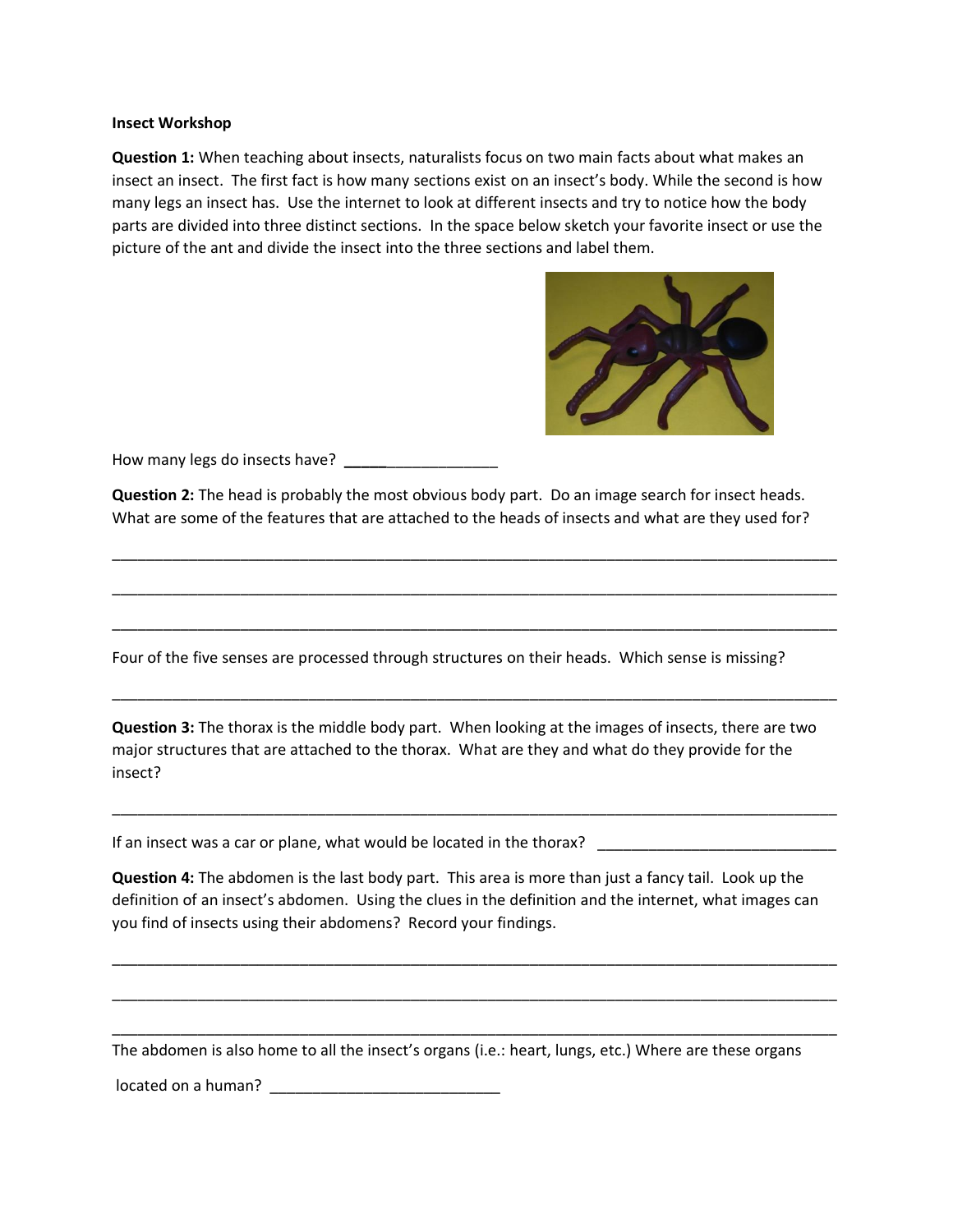**Question 5:** Insect lifestyles are very must defined by the physical features. One of the main features to focus on is the insect's mouth. How an insect feeds defines what resources it can use to survive. Search with your computer and learn how the four insects below feed and what they feed on.

**Question 6:** While insects wings can be fragile, the body of the insect is covered with a hard armor shell. The picture shows off some shells of a cicada



| What is this outer shell called on an insect? |
|-----------------------------------------------|
|                                               |
|                                               |
|                                               |
| Every so often, insects shed this shell. Why? |
|                                               |
|                                               |

What is the proper name of this process called? \_\_\_\_\_\_\_\_\_\_\_\_\_\_\_\_\_\_\_\_\_\_\_\_\_\_\_\_\_\_\_\_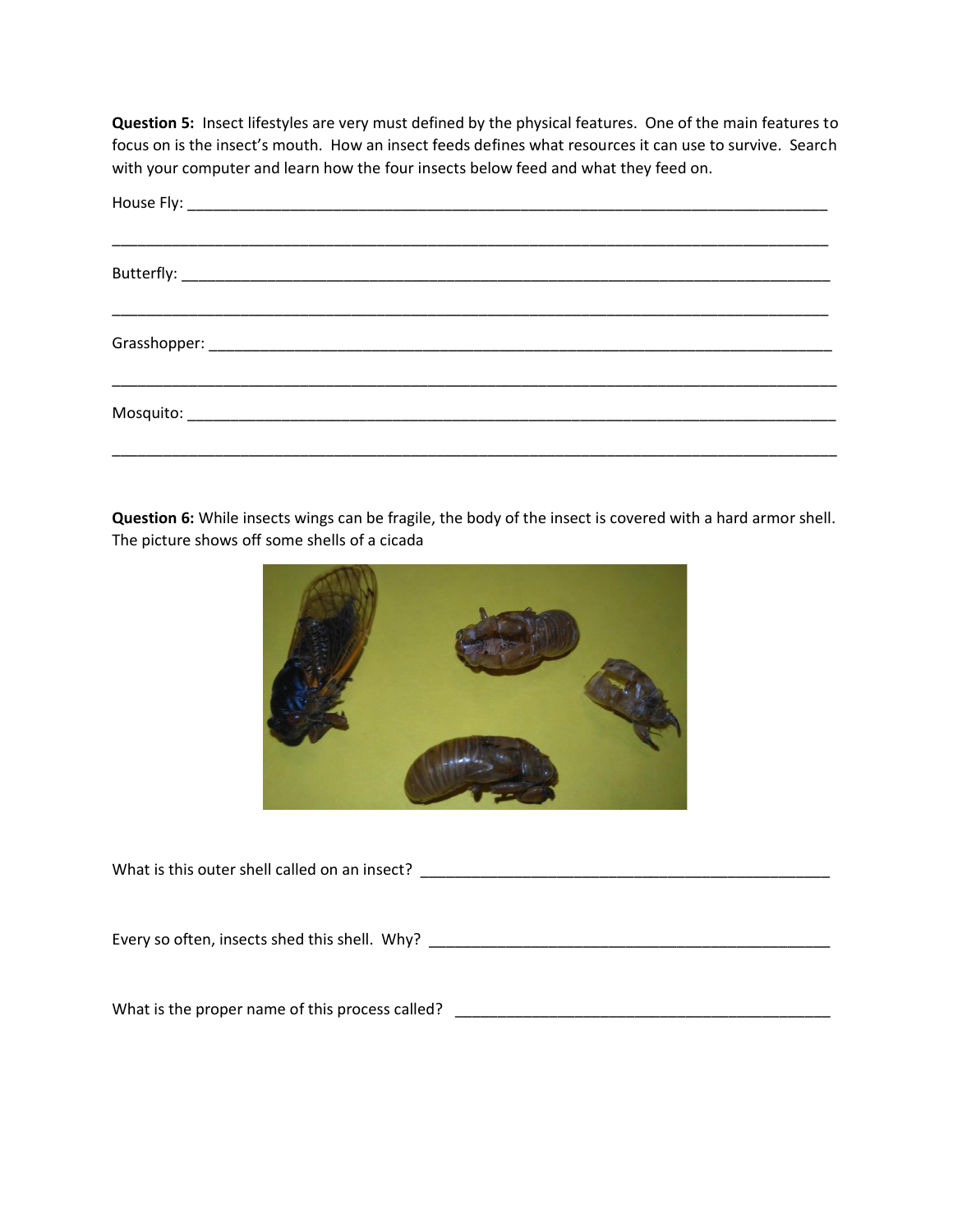Question 7: There are three general types of metamorphosis. Search each type on the internet and examine the picture below. Write what makes each of these types of metamorphosis different from each other.



1. Gradual: et al. 2010. The contract of the contract of the contract of the contract of the contract of the contract of the contract of the contract of the contract of the contract of the contract of the contract of the c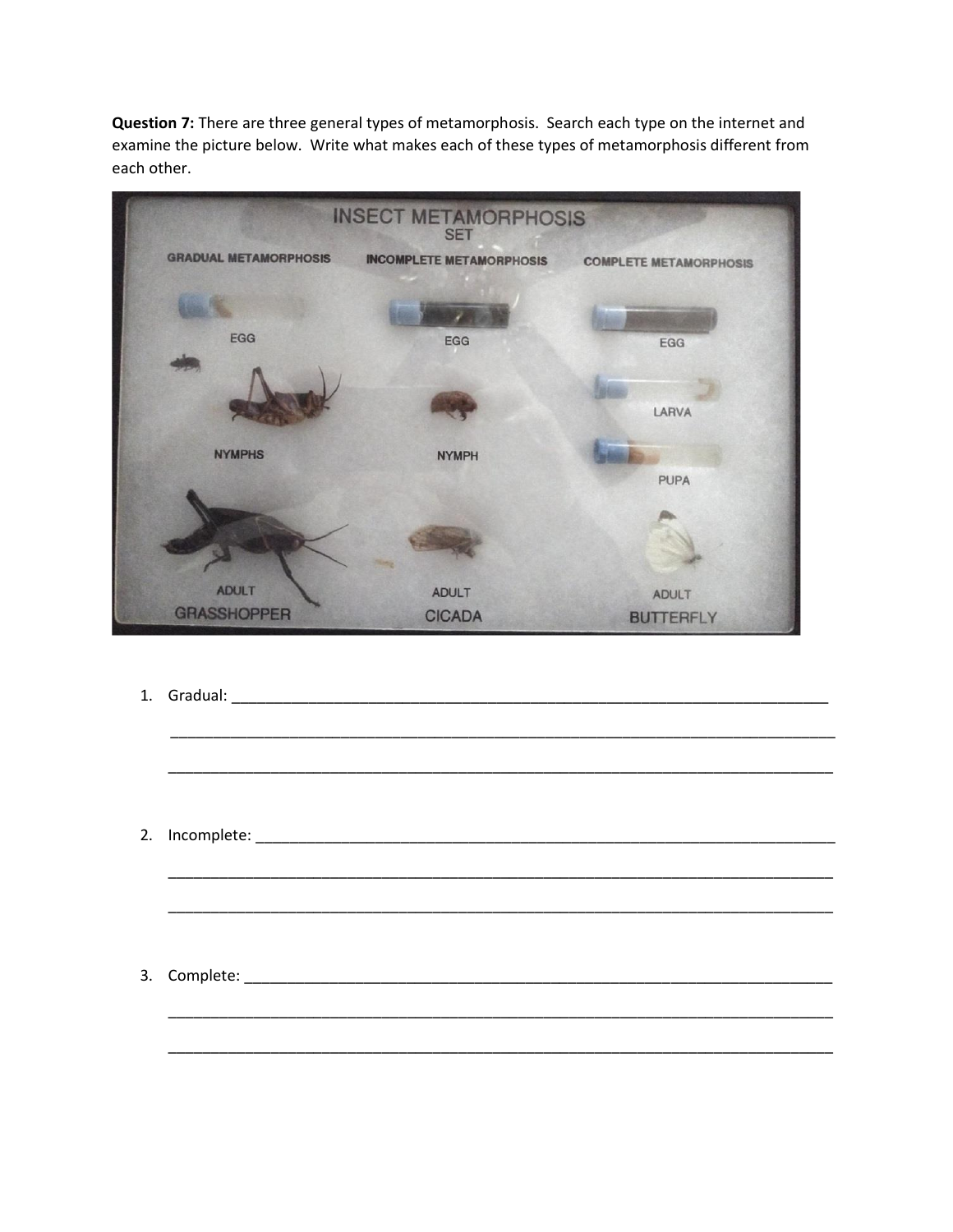**Question 8:** Perhaps you know the old story of the ants and the grasshopper. The ants were busy all summer long collecting food for winter while the grasshopper played games all through the summer. Ants survive the winter in their colony below the frost line and eat from the food they have stored. The grasshopper does not survive the winter. So, where do all the new grasshoppers come from?

\_\_\_\_\_\_\_\_\_\_\_\_\_\_\_\_\_\_\_\_\_\_\_\_\_\_\_\_\_\_\_\_\_\_\_\_\_\_\_\_\_\_\_\_\_\_\_\_\_\_\_\_\_\_\_\_\_\_\_\_\_\_\_\_\_\_\_\_\_\_\_\_\_\_\_\_\_\_\_\_\_\_\_\_

This is an example of what is called "Diapause." It is different than hibernation. Diapause is a period of suspended development in an insect that is triggered by unfavorable environmental conditions. Many kinds of insects experience diapause and it can occur in different life stages depending on the insect. Use your computer to find insects that use diapause and what stage of life they are in when they do. Record your findings.

\_\_\_\_\_\_\_\_\_\_\_\_\_\_\_\_\_\_\_\_\_\_\_\_\_\_\_\_\_\_\_\_\_\_\_\_\_\_\_\_\_\_\_\_\_\_\_\_\_\_\_\_\_\_\_\_\_\_\_\_\_\_\_\_\_\_\_\_\_\_\_\_\_\_\_\_\_\_\_\_\_\_\_\_

\_\_\_\_\_\_\_\_\_\_\_\_\_\_\_\_\_\_\_\_\_\_\_\_\_\_\_\_\_\_\_\_\_\_\_\_\_\_\_\_\_\_\_\_\_\_\_\_\_\_\_\_\_\_\_\_\_\_\_\_\_\_\_\_\_\_\_\_\_\_\_\_\_\_\_\_\_\_\_\_\_\_\_\_

\_\_\_\_\_\_\_\_\_\_\_\_\_\_\_\_\_\_\_\_\_\_\_\_\_\_\_\_\_\_\_\_\_\_\_\_\_\_\_\_\_\_\_\_\_\_\_\_\_\_\_\_\_\_\_\_\_\_\_\_\_\_\_\_\_\_\_\_\_\_\_\_\_\_\_\_\_\_\_\_\_\_\_\_

**Question 9:** Butterflies are one of the most popular and watched groups of insects. They are often combined with moths. Old tales make reference that moths are bland in appearance and nocturnal, while butterflies are colorful and active during the day. This is not always true. To tell butterflies and moths apart, you need to look at their physical features. Search for the differences between the two and draw a basic sketch of both insects and mark the differences between the two. (Hint: one of the main differences involves a structure on the head.)

**Butterfly** and the Moth Moth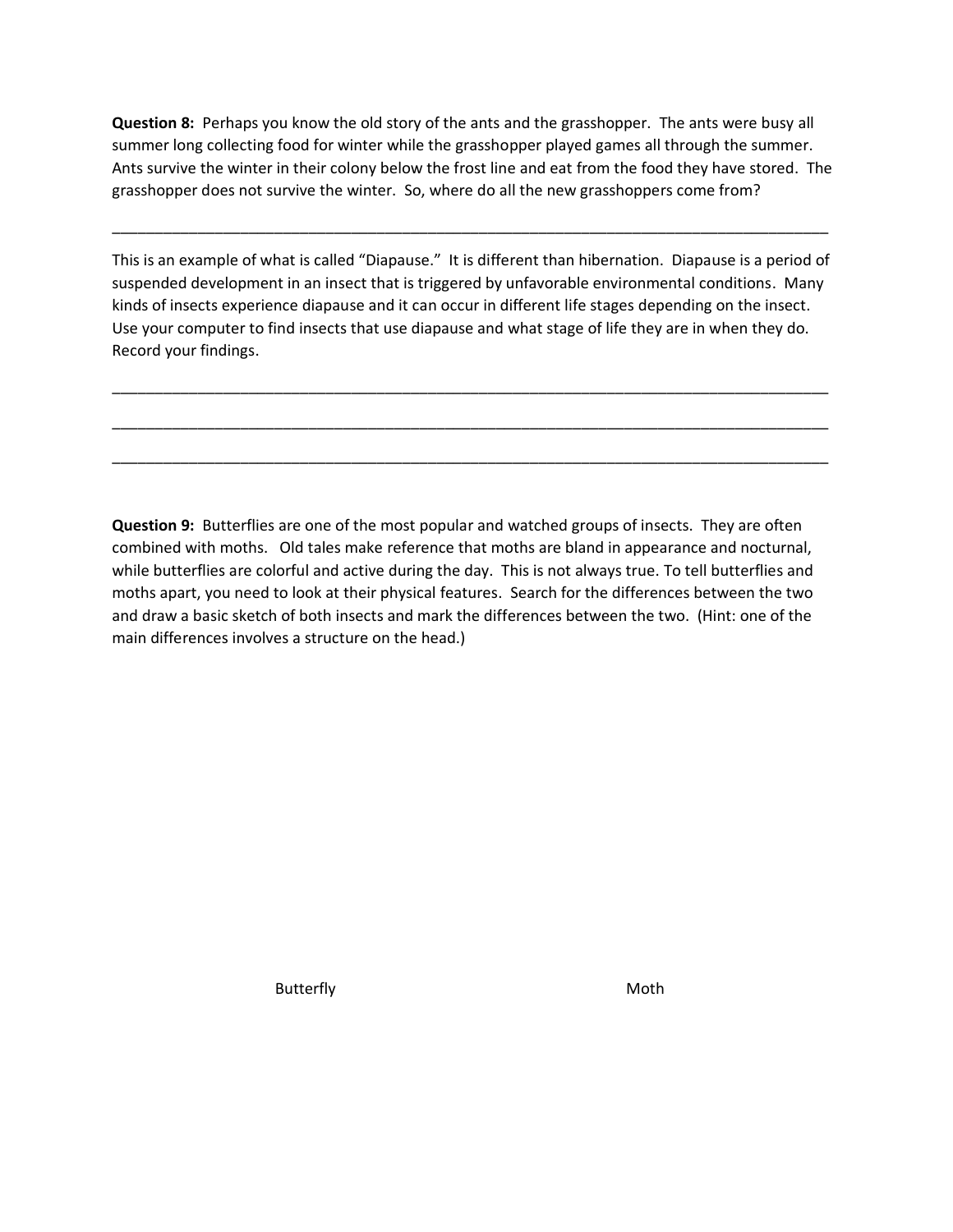**Question 10:** Many insects can be harmful to humans or human interests. Some of these insects are displayed in the picture below. Can you find other insects that cause harm to humans or human interests? Record your findings.



You may have discovered two very harmful insects that are now in Hunterdon County. They are called Emerald Ash Borer and Spotted Lantern Fly. The Ash Borer is destroying all our adult Ash Trees, while Spotted Lanternfly can attack over 70 different plant species.

**\_\_\_\_\_\_\_\_\_\_\_\_\_\_\_\_\_\_\_\_\_\_\_\_\_\_\_\_\_\_\_\_\_\_\_\_\_\_\_\_\_\_\_\_\_\_\_\_\_\_\_\_\_\_\_\_\_\_\_\_\_\_\_\_\_\_\_\_\_\_\_\_\_\_\_\_\_\_\_\_\_\_\_\_\_**

**\_\_\_\_\_\_\_\_\_\_\_\_\_\_\_\_\_\_\_\_\_\_\_\_\_\_\_\_\_\_\_\_\_\_\_\_\_\_\_\_\_\_\_\_\_\_\_\_\_\_\_\_\_\_\_\_\_\_\_\_\_\_\_\_\_\_\_\_\_\_\_\_\_\_\_\_\_\_\_\_\_\_\_\_\_**

Both insects come from another region of the world. Can you find out where they come from?

How did these insects get to the United States: Since these insects are doing well in Hunterdon, what does that tell you about the environment from where they came from? **\_\_\_\_\_\_\_\_\_\_\_\_\_\_\_\_\_\_\_\_\_\_\_\_\_\_\_\_\_\_\_\_\_\_\_\_\_\_\_\_\_\_\_\_\_\_\_\_\_\_\_\_\_\_\_\_\_\_\_\_\_\_\_\_\_\_\_\_\_\_\_\_\_\_\_\_\_\_\_\_\_\_\_\_\_**

\_\_\_\_\_\_\_\_\_\_\_\_\_\_\_\_\_\_\_\_\_\_\_\_\_\_\_\_\_\_\_\_\_\_\_\_\_\_\_\_\_\_\_\_\_\_\_\_\_\_\_\_\_\_\_\_\_\_\_\_\_\_\_\_\_\_\_\_\_\_\_\_\_\_\_\_\_\_\_\_\_\_\_\_\_